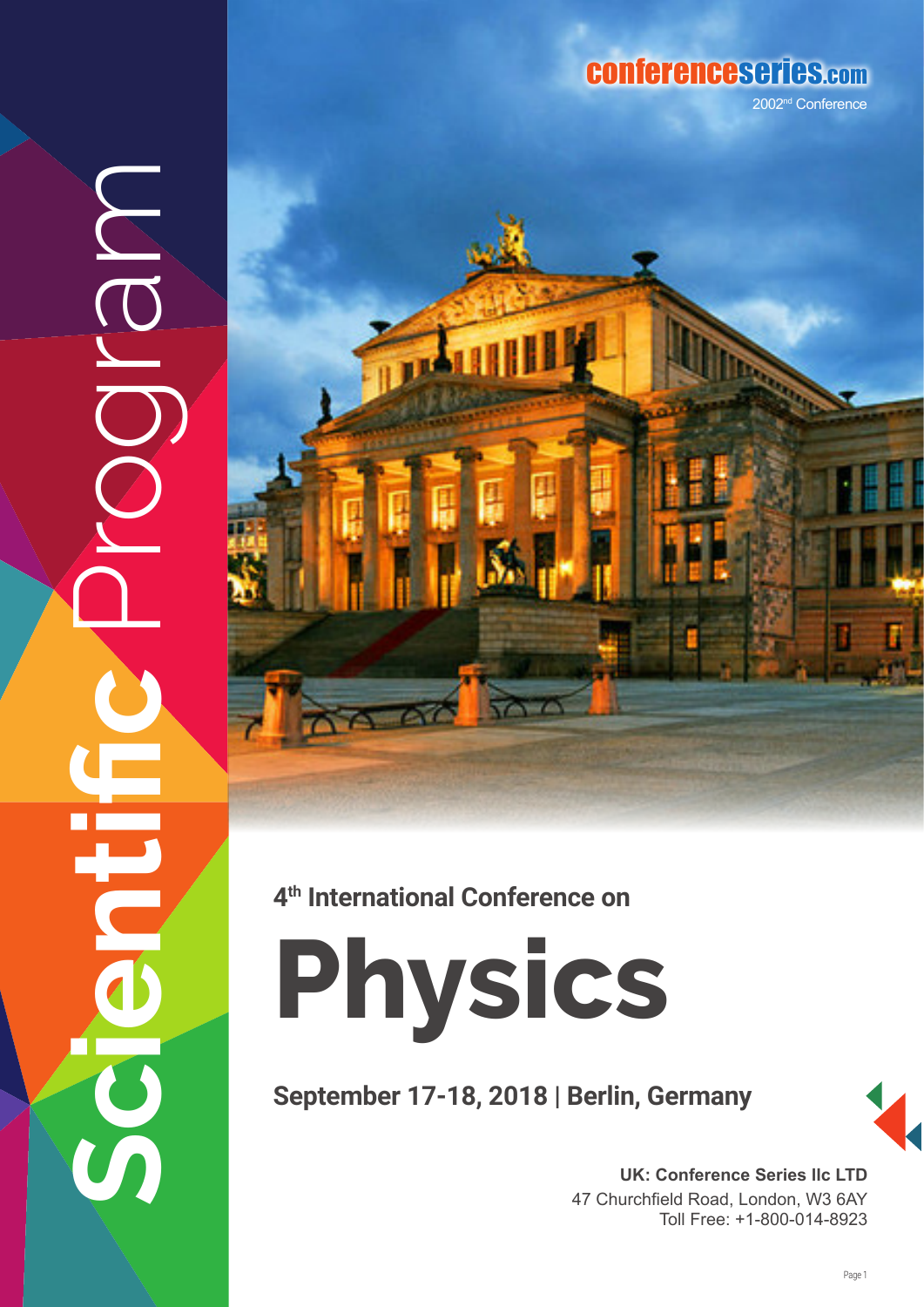

**September 17, 2018** Meeting Hall: **Slyt 3**

**08:00-09:00 Registrations**

# Opening Ceremony **09:00-09:25**

| <b>KEYNOTE FORUM</b> |                                                                                                                                                   |  |
|----------------------|---------------------------------------------------------------------------------------------------------------------------------------------------|--|
|                      |                                                                                                                                                   |  |
| 09:25-09:30          | <b>Introduction</b>                                                                                                                               |  |
| 09:30-10:00          | Title: Main decay modes of super heavy nuclei<br><b>D N Poenaru, Horia Hulubei National Institute of Physics and Nuclear Engineering, Romania</b> |  |
| 10:00-10:30          | Title: Intersection of science & technology at the Thomas Jefferson National Accelerator Facility<br>J P Draayer, Louisiana State University, USA |  |

### **Group Photo 10:30- 10:40 @ Slyt 3**

**Networking & Refreshments 10:40 -11:00 @ Sylt Foyer**

**11:00-11:30 Title: Exploring the limits: From halo nuclei to super heavy elements - basic research and new medical applications Gottfried Münzenberg,** GSI Helmholtz Centre for Heavy Ion Research, Germany **11:30-12:00 Title: The realistic interpretation of quantum mechanics**

**Gui Lu Long, Tsinghua University, China** 

### **Special Session**

**12:00-13:00 Title: Principles of a second quantum mechanics constructed bottom-up Mioara Mugur Schachter,** University of Reims, France

**Lunch Break 13:00 - 14:00 @ Restaurant Rienäcker**

#### **Sessions: High Energy Nuclear Physics | Quantum Science & Technology | Classical & Modern Physics | Atomic, Molecular & Optical Physics**

**Chair: Laszlo P. Csernai,** University of Bergen, Norway **Co-Chair: Eliade Stefanescu,** Institute of Mathematics of the Romanian Academy, Romania

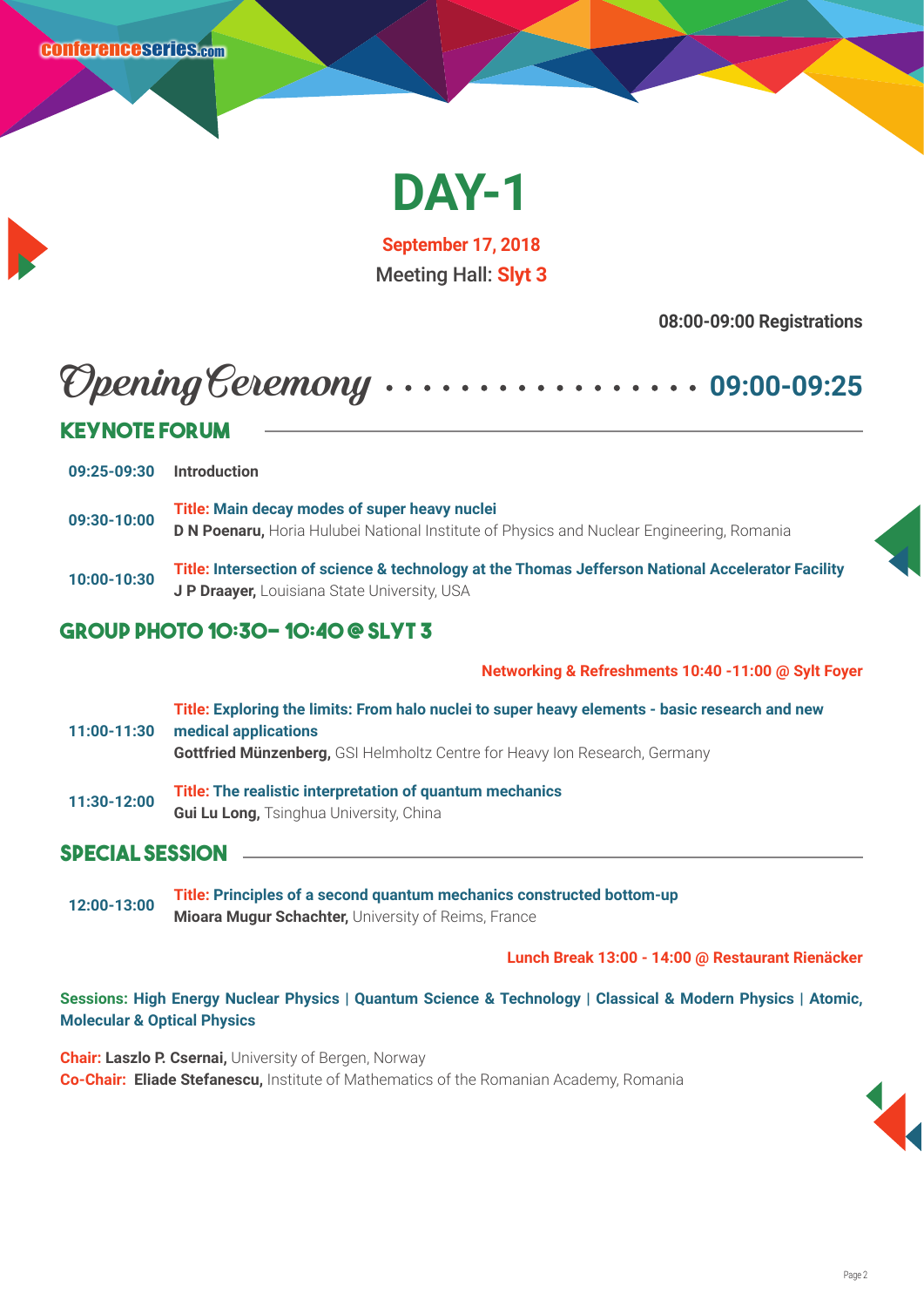### **Speaker forum**

| 14:00-14:20   | Title: Sustainable development, energy and entropy<br>Laszlo P Csernai, University of Bergen, Norway                                                                     |
|---------------|--------------------------------------------------------------------------------------------------------------------------------------------------------------------------|
| $14:20-14:40$ | Title: Star physics in above- and under-ground nuclear physics laboratory<br>Livius Trache, Horia Hulubei National Institute of Physics and Nuclear Engineering, Romania |
| 14:40-15:00   | Title: Determination of the first ionization potentials of heavy actnides based on an atom at a time<br>scale<br>Yuichiro Nagame, Japan Atomic Energy Agency, Japan      |
| 15:00-15:20   | <b>Title: Quaternions for singlet states of quantum particles</b><br>Lidia Obojska, Siedlce University of Natural Sciences and Humanities, Poland                        |
|               | Networking & Refreshments 15:20-15:40 @ Sylt Foyer                                                                                                                       |
| 15:40-16:00   | Title: Problems on quasi-sets in quantum mechanics<br><b>Eliza Wajch,</b> Siedlce University of Natural Sciences and Humanities, Poland                                  |
| 16:00-16:20   | Title: An immanent-logical analysis of the foundations of SRT<br><b>Bernardo Gut, Volkshochschule beider Basel, Switzerland</b>                                          |
| 16:20-16:40   | Title: A mass-energy equivalence law as $E = \frac{1}{2} mc^2$<br>Musa D Abdullahi, Umaru Musa Yar'adua University, Nigeria                                              |
| 16:40-17:00   | Title: Duality quantum computing and its application<br>Xiang yu Kong, Tsinghua University, China                                                                        |
|               |                                                                                                                                                                          |

### **Panel Discussion**

# **DAY-2**

**September 18, 2018** Meeting Hall: **Slyt 3**

### **Keynote Forum**

| 09:00-09:30 | Title: Pair interaction of vortical structures in continuous media: Criterion of stability<br>Vasily Yu Belashov, Kazan Federal University, Russia     |
|-------------|--------------------------------------------------------------------------------------------------------------------------------------------------------|
| 09:30-10:00 | Title: New materials for radiation sources in the mid-infrared region<br>Alessandra Toncelli, Nanoscience Institute-CNR, Italy                         |
| 10:00:10:30 | Title: Matter dynamics in a unitary relativistic quantum theory<br><b>Eliade Stefanescu, Institute of Mathematics of the Romanian Academy, Romania</b> |

**Networking & Refreshments 10:30-10:50 @ Sylt Foyer**

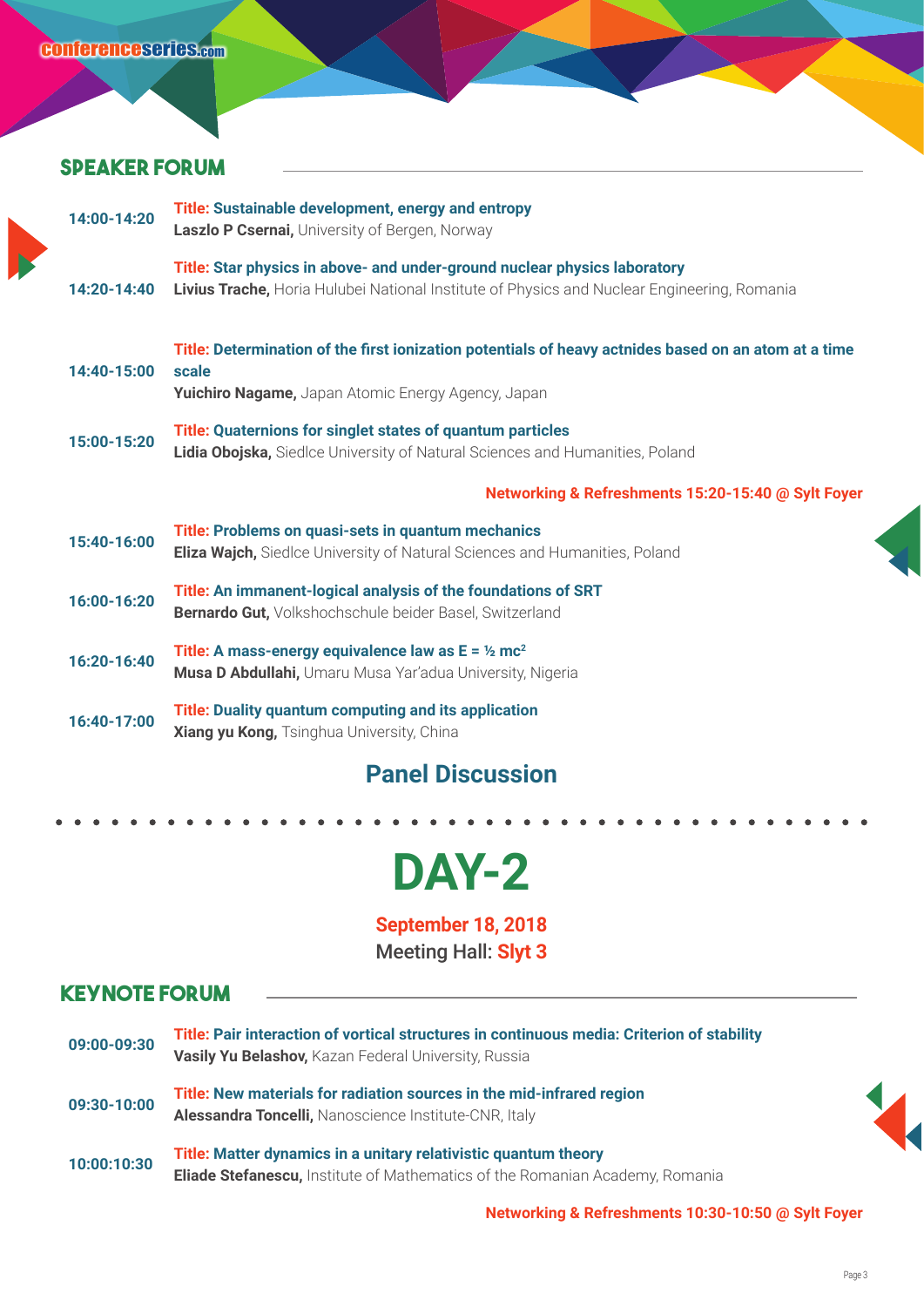**Sessions: Material Physics | Nano-Technology | Electromagnetism and Electronics | Condensed Matter Physics | Applied Physics**

**Chair: Dragos Victor Anghel,** Horia Hulubei National Institute of Physics and Nuclear Engineering, Romania **Co-Chair: Paul E Wagner,** University of Vienna, Austria

### **Introduction**

| 10:50-11:10                                                     | Title: Flux flow instability for testing superconducting materials in view of applications<br>Gaia Grimaldi, CNR - SPIN Institute, Italy                                                                                                                             |
|-----------------------------------------------------------------|----------------------------------------------------------------------------------------------------------------------------------------------------------------------------------------------------------------------------------------------------------------------|
| 11:10-11:30                                                     | Title: Direct experimental determination of contact angles and line tensions on the nano-scale<br>Paul E Wagner, University of Vienna, Austria                                                                                                                       |
| 11:30-11:50                                                     | Title: Radiation technique to control the atomic composition and physical properties of thin film<br>materials for different super conductive and other functional nano-elements production<br>K E Prikhodko, National Research Centre "Kurchatov Institute", Russia |
| 11:50-12:10                                                     | Title: Semiempirical quantum transport model for SOIFETs and FinFETs<br><b>Ulrich Wulf, Brandenburg University of Technology Cottbus-Senftenberg, Germany</b>                                                                                                        |
| 12:10-12:30                                                     | <b>Title: Peculiarities of the BCS theory of superconductivity</b><br>Dragos Victor Anghel, Horia Hulubei National Institute of Physics and Nuclear Engineering, Romania                                                                                             |
| 12:30-12:50                                                     | Title: A biophysics problem: Computational difficulties and their solution<br>L. Gr. Ixaru, Horia Hulubei National Institute of Physics and Nuclear Engineering, Romania                                                                                             |
|                                                                 | Lunch Break 12:50-13:50 @ Restaurant Rienäcker                                                                                                                                                                                                                       |
| 13:50-14:10                                                     | Title: Canonical relativistic quantization of electromagnetic field in the presence of an anisotropic<br>conductor magneto-dielectric medium<br>Majid Amooshahi, University of Isfahan, Iran                                                                         |
| 14:10-14:30                                                     | Title: New sight at the nature of superconductivity phenomenon: Simple explanation<br>Vasily Yu Belashov, Kazan Federal University, Russia                                                                                                                           |
|                                                                 | Sessions: Astro-Particle Physics & Cosmology   Plasma Science                                                                                                                                                                                                        |
| <b>Chair: Vasily Belashov, Kazan Federal University, Russia</b> |                                                                                                                                                                                                                                                                      |
| 14:30-14:50                                                     | Title: Analysis of Type Ia supernovae light curves in observed bands<br>Herman Holushko, Independent Researcher, Canada                                                                                                                                              |
| 14:50-15:10                                                     | Title: The GEMS (Gravity Electro Magnetism Super) unification theory $-$ a theory of the unification<br>of the four forces of nature<br>John E Brandenburg, Morningstar Applied Physics, USA                                                                         |
| 15:10-15:30                                                     | Title: Fragmentation of the northeastern Paleo-Indian oceanic domain by a creeping lithospheric<br>current: Evidence from the ontong java plateau<br><b>Carl Strutinski, Germany</b>                                                                                 |
|                                                                 |                                                                                                                                                                                                                                                                      |

**Networking & Refreshments 15:30-15:50 @ Sylt Foyer**